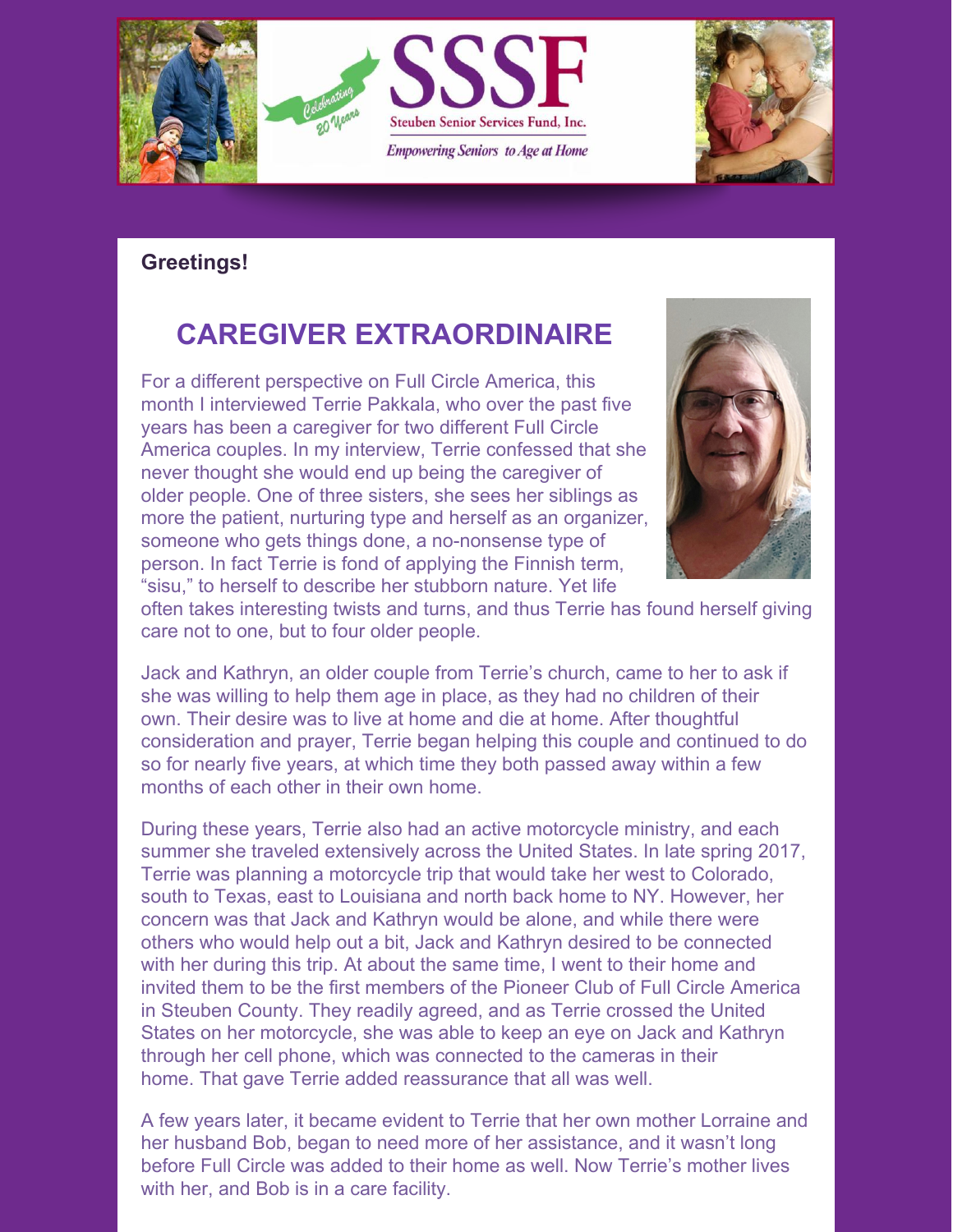Terrie's journey into caregiving has taught her many things: 1. First and foremost, self-care is important. You can't take care of others, if you don't take care of yourself. 2. If you are hiring others to help, do your homework before hiring them and tell them their employment is on a trial basis just in case it doesn't work out. 3. Don't major on the minors, instead let things go. 4. Have contact in-person or on-line with a support group for ideas and for a place to vent. 5. Above all else, be in prayer for wisdom, stress relief and to know that you are not alone. As Terrie said, "It's good to have prayer warriors you can contact when you need those extra prayers on your behalf, because that's what sustains me."

Terrie has great praise for Full Circle America. As she said, it's very helpful from the safety standpoint and for ensuring the honesty of the other care aides who work with you. You can see the situation with your own eyes and can be certain the care given your loved one is what you want it to be. Finally, if anything is amiss, Full Circle staff in Maine will call and let you know. It allows you to get much needed rest at night if you know others are monitoring activity during that time. Terrie also gives kudos to Dr. Teel, the founder of Full Circle. If she needed advice from him, he was always very responsive, even to the point of giving her his personal cell phone number. For these reasons and more, Terrie is interested in rejoining the Full Circle family to assist her in giving the best care possible to her beloved mother.

--Linda M. Tetor

**Some people think that allowing help like Full Circle America in their home might take away their independence. Full Circle America doesn't take your independence, it supports it!**

# **BUBBLY & BRUNCH SCHEDULED FOR SUNDAY, AUGUST 7, 2022**

Mark your calendars and plan to join us on Sunday, August 7, 2022 from 11-2 pm at the Pleasant Valley Winery for our Second Bubbly & Brunch Senior Moments Gala.

Corning Catering will serve a delicious brunch featuring carved ham and turkey, chicken and biscuits, eggs, home fries, bacon, sausage, corned beef hash, pastries, salads, fruit and a plentiful selection of desserts.

Pleasant Valley Winery will once again offer our guests complimentary Mimosas and Bellinis. A silent auction, door prizes, music, a wine auction and gift bags will add to the festivities. Tickets are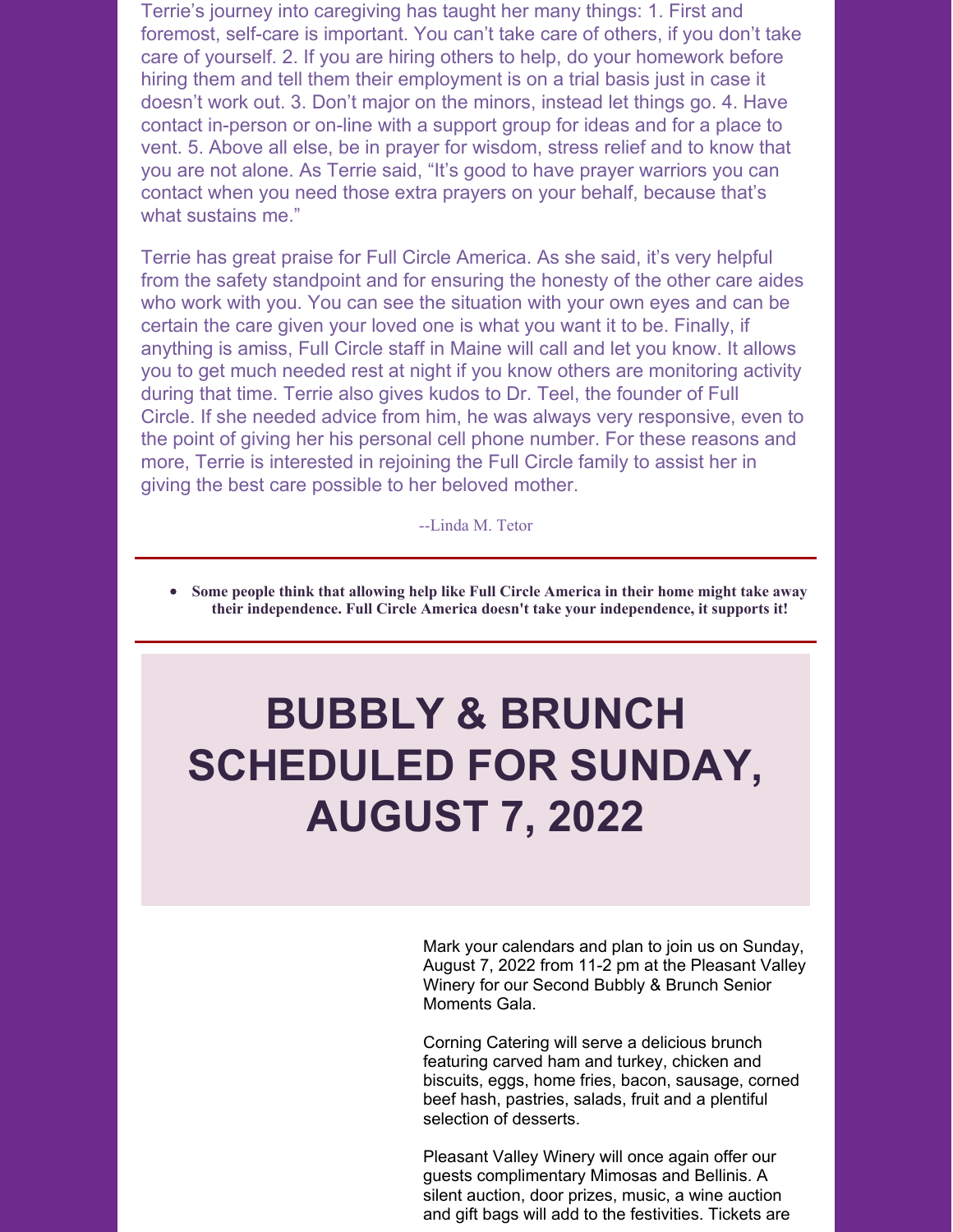

\$40 per person and are available by completing the form below and mailing it with your check to SSSF, If you wish to purchase your tickets on-line using a credit card, go to Eventbrite and search for Bubbly & Brunch.

### Bubbly & Bunch Ticket Order Form

Name\_\_\_\_\_\_\_\_\_\_\_\_\_\_\_\_\_\_\_\_\_\_\_\_\_\_\_\_\_\_\_\_\_\_\_\_\_\_\_\_\_\_\_

Address\_\_\_\_\_\_\_\_\_\_\_\_\_\_\_\_\_\_\_\_\_\_\_\_\_\_\_\_\_\_\_\_\_\_\_\_\_\_\_\_\_

Phone Number\_\_\_\_\_\_\_\_\_\_\_\_\_\_\_\_\_\_\_\_\_\_\_\_\_\_\_\_\_\_\_\_\_\_\_\_

Number of Tickets\_\_\_\_\_\_\_\_\_\_\_\_\_

Total Enclosed

Please mail to SSSF, 3 East Pulteney Square, Bath, NY 14810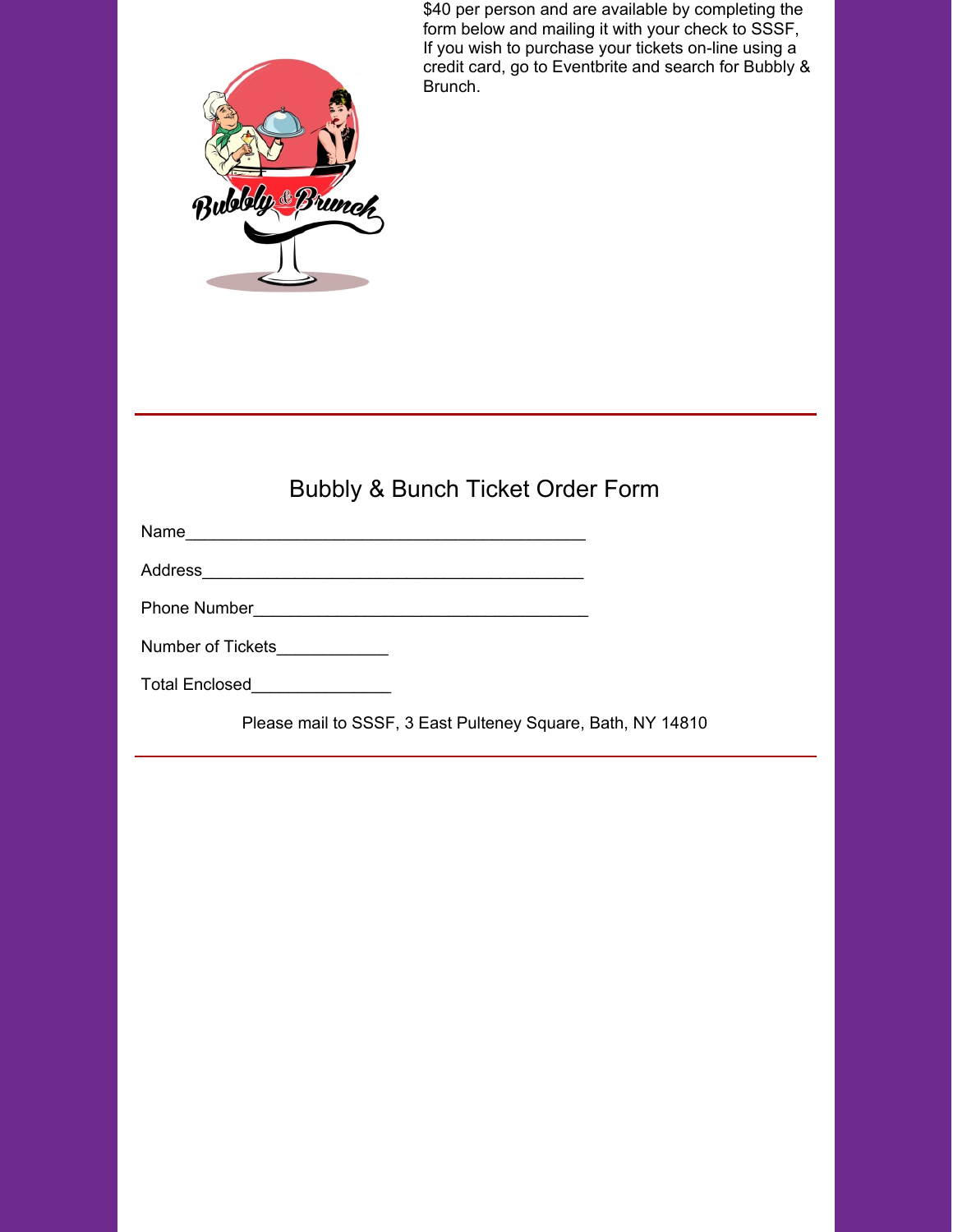Spring 2022



#### Transform Your Home into a Safe Haven

# Tell me, Sue, ...?

Sue Gruber, Certified Aging in Place Specialist, is here to answer your pressing questions.

### Tell me, Sue, what is Universal Design?

A Universal Design (UD) home is comfortable and beautiful, and is flexible enough to accommodate and appeal to a wide group of people. This makes it very desirable, thus more marketable than other homes.

UD accommodates our physical differences no matter our age, i.e., lefthandedness vs. right-handedness, height differences, variations in strength, stamina, etc., in addition to any mild or moderate issues we may have with things like hearing, vision, or temporary hiccups with our health.

It also takes into account how we use the spaces in our home. Do we need space for entertaining, formally or casually? Do we need quiet spaces to read, work, do our hobbies, or just relax? Would a flex space be helpful to meet our needs at different times in our life?

UD has features that make life easier and more convenient for everyone, i.e., kitchen drawers that bring the contents to us rather than having to crawl on the floor to find that pot we need; a zero-step entry that every parent pushing a stroller would appreciate; wider doorways and hallways to facilitate moving furniture; and different height countertops to provide a seated prep area for the cook who is exhausted from working all day on his or her feet.

When we intentionally incorporate Universal Design elements into our homes, it is often much easier to make the few adaptations that we may need later in life, therefore it can save us a great deal of money in the long run. Who would not love that?!

> To submit a question to Sue Gruber go to www.forwardthinkinghomesolutions.com and click on the "Contact Us" tab at the top



Time to think about spring cleaning! Instead of getting up on a step stool or ladder to take down those curtains, is it time to ask for help? This is a hard pill to swallow for many of us. Letting someone assist us, permits that person to experience the joy of giving, which we all know is the true gift that we are actually giving to them! When we see it from this perspective, we are helping each other and everyone is a winner!





**RURAL AGING IN PLACE PROJECT NEWS**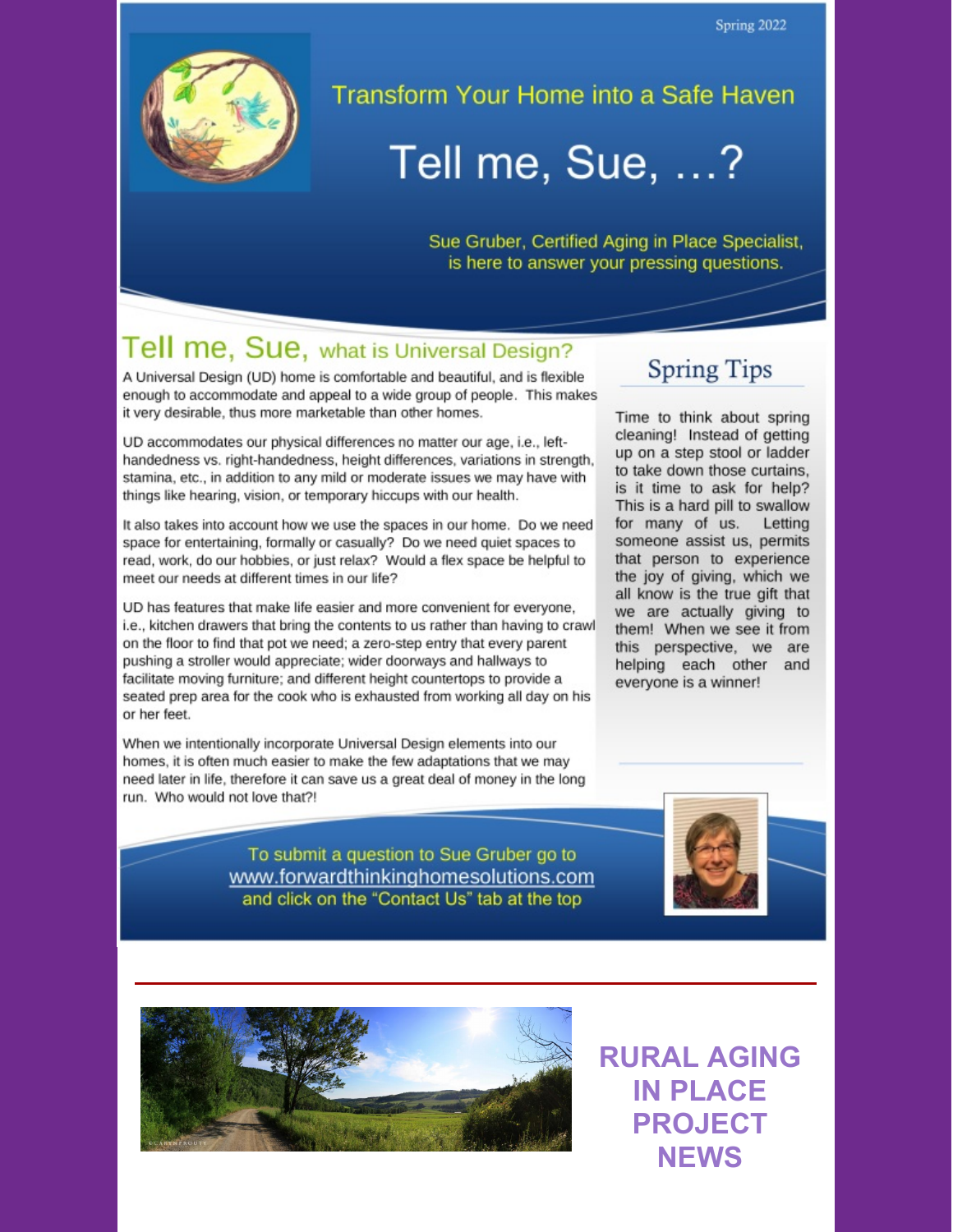As mentioned in our last newsletter, the Hammondsport Urbana Aging in Place committee has rebranded themselves QKA Aging in Place. They sponsor many social events, crafting classes, educational opportunities, and much more. Keeping up with their many events is best done by using their website **<https://qkaaginginplace.com/>** .



QKA Aging in Place also continues to send out their newsletter that covers local events, people, aging in

place issues, and local services. Additionally the QKA Aging in Place committee created a community round table meeting that involves local businesses, civic leaders, community members, and others that meet to help further the ability for senior residents to age in place successfully. The next project QKA Aging in Place is working on is a fishing tournament that will bring senior community members and younger residents together. The group continues to look for local community members who would like to actively serve on their committee.

The Pulteney Aging in Place committee continues to produce their newsletter titled "The Pulteney Grapevine" which comes out quarterly. The newsletter also contains information on aging in place, local events, and information on the local area. The Pulteney area is also looking for members to would like to serve on their committee.

The Wayne area Aging in Place committee likewise produces a quarterly newsletter entitled "Wayne's Welcome" which contains important information about local activities, aging in place services, and much more. Currently the Wayne Aging in Place group has started to work alongside the QKA Aging in Place committee by joining their round table discussions.

For more information or to get involved in your local committee, contact Gabe Smalt FCA/Aging in Place Coordinator by calling 607-664-2298.



A huge thank you to the United Way of the Southern Tier for their recent grant of \$35,000 to SSSF for the expansion of our Full Circle America Program. Their grant will allow us to add 12 new

members to our telehealth program. For more information contact Gabe at 607-664-2298.

#### **What You Can Do to Prevent Identity Theft and Fraud** By: Brandi B. Graham, CTFA, CFP®

Reported fraud losses increased more than 70% from 2020 to 2021. The Federal Trade Commission received over 2.8 million fraud reports from consumers in 2021 representing more than \$5.8 billion in losses to fraud. There are multitudes of methods aimed at unsuspecting citizens. Some of these include people trying to collect money for various things that are not real, pretending to be a family member in trouble, and telephone calls claiming your online account has a large purchase and you must purchase a gift card to resolve the issue. However, what about the type of fraud when someone steals your identity? Leaks to sensitive data like the Equifax, Blue Cross Blue Shield and Yahoo email breaches can give thieves the information they need to open credit cards in your name and borrow money. Even worse, these loans could affect your ability to borrow money and put you in a situation to have to prove your own identity. Approximately 145.5 million American people had highly sensitive information compromised in the Equifax breach alone. Computer hackers make a career of gaining access to sensitive information and selling your data to criminals who use it against you. So what can you do to protect yourself from identity theft and fraud?

#### **What you can do:**

*Credit Monitoring:* There are several resources for monitoring activity on your credit report. Some charge annual fees and some are free. Many credit card companies are now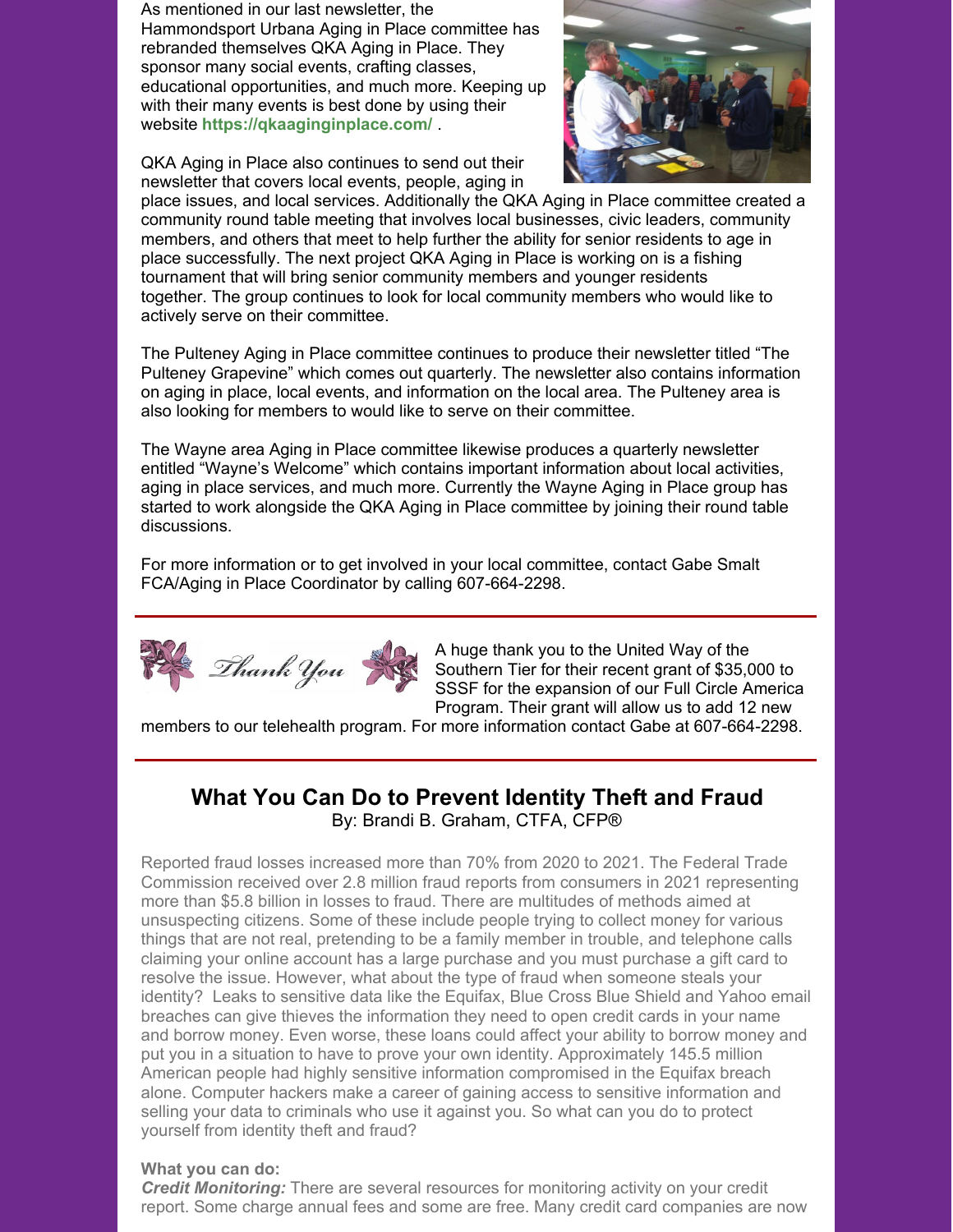offering free credit monitoring. If there is an inquiry on your credit account or a new credit card or loan established in your name you will receive a notification.

*Check your credit report:* Each of the major credit bureaus provide a free credit report annually. Set up a schedule to check your credit report at one agency every few months. **[www.annualcreditreport.com](http://www.annualcreditreport.com/)**

*Credit Freeze:* Credit monitoring and checking your credit report will detect unauthorized activity but will not prevent it. One of the most drastic measures you can take to protect yourself from fraud and identity theft is to freeze your credit. This will help prevent fraud since creditors will not have access to your credit information. If you do want to apply for a store credit card or new car loan, you will need to contact the credit agency to "unfreeze" your credit file temporarily.

#### **Other ways to protect yourself:**

You do not need to be a computer guru to add security to your online presence. Electronic devices and online accounts contain a significant amount of personal information that when combined can lead to identity theft. Here are a few simple steps you can take to protect yourself.

- Add secret questions to digital account access.
- Make sure your antivirus, malware and firewall software is up to date.
- · Create passwords that are more complicated and change them periodically.

Enable two-step (two factor) authentication: This is one of my favorite methods and is so easy to put in place. This adds an extra layer of security to your account in the event someone steals your password. You sign into your account and receive a text with a security code to verify your identity. Ironically, during the process of drafting this article I received a two-step notification from Amazon with an OTP code, which I did not request followed by a message indicating Amazon blocked an attempt to gain access to my billing information. I immediately changed my password. Fortunately, for me I had this two-step authentication set up because there is a great deal of personal information housed in an Amazon account.

· Be careful what you send in unencrypted emails. Never send documents with your social security number or other sensitive information in an unsecure email.

Consolidate accounts. Close unused accounts but be sure you understand how this could affect your credit score. Longevity on credit cards adds to your credit rating; closing an older credit card account could lower your credit score.

Add alerts to bank accounts and credit cards to notify you via text or email if a transaction over a set dollar amount reaches your account.

Look for signs of fraud on emails. Never open emails, attachments or click on links from invalidated sources.

Screen your calls. Do not be a victim of telephone scams. There are too many to describe in this article.

Almost 1% of our population were victims of fraud in 2021. None of us wants to be associated with that elite group. Be vigilant.

Was your personal information compromised during the Equifax breach? Find out by visiting **[www.equifaxsecurity2017.com](http://www.equifaxsecurity2017.com/)**

Sources:

U.S. Population 1950-2022 Macro Trends retrieved on 4/22/2022 from **<https://www.macrotrends.net/countries/USA/united-states/population>**

Federal Trade Commission website: **[https://www.ftc.gov](https://www.ftc.gov/)** I



John G. Ullman & Associates, Inc.

If you are using Outlook and are having trouble viewing any part of this email, please click the following link or copy and paste it in your browser to resolve the problem: